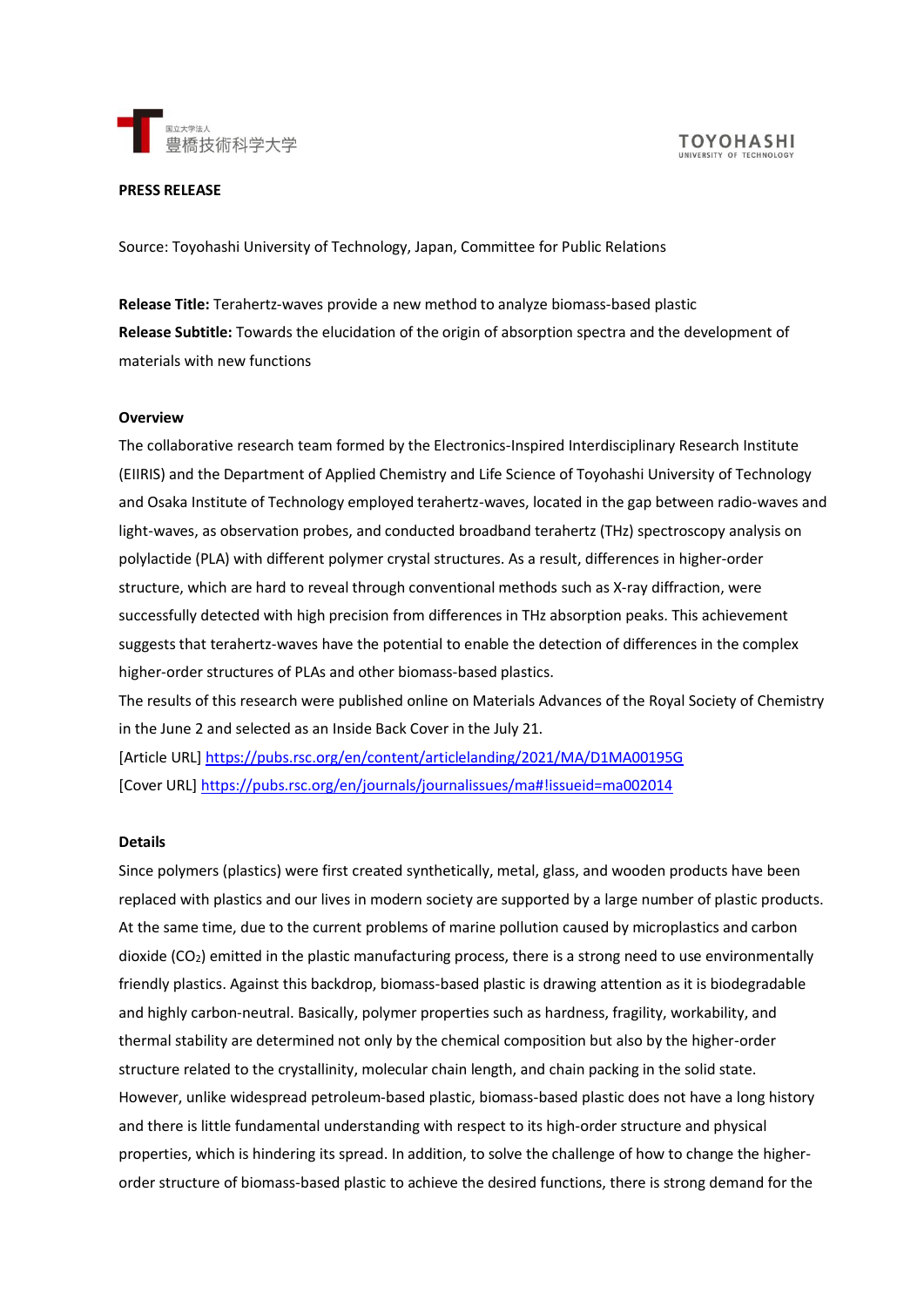

# **TOYOHASHI**

establishment of nondestructive and noninvasive analysis techniques. The conventional evaluation methods include differential scanning calorimetry (DSC) and X-ray diffraction (XRD); however, DSC involves the destruction of samples and XRD has challenges with its time-consuming measurements, adverse effects on the human body, and the need for analytical expertise.

Under these circumstances, the research team focused on terahertz-waves (1 to 10 THz), located in the gap between radio-waves and light-waves, with a view to using them as a method suited to evaluating polymer structures and physical properties, and moved ahead with the spectroscopy analysis of a wide variety of polymer materials. As a result, the team successfully observed clear THz absorption peaks attributed to the higher-order structure of poly(L-lactide), one type of biomass-based plastic. It is known that changing crystallization temperature results in the formation of PLA with different crystal structures such as α-form (110 ºC) and δ-form (80 ºC). With a focus on this characteristic, the research team carefully prepared samples with different crystallization temperatures and compared the crystal structures and absorption spectra. The result uncovered for the first time that α-form and δ-form have a clear correlation in terms of peak intensities in the range of 4 to 5 THz. If this spectroscopic method is established, it will not only be easier to estimate higher-order structures by absorption spectra, but it is also anticipated that it will pave the way in physics research towards the elucidation and control of higher-order structures of various biomass-based plastics, and the discovery of new functions.

## **Development Background**

The research team leader, Associate Professor Seiichiro Ariyoshi, has long been interested in biomassbased plastic as a target for analysis, but thought it hard to approach as a material. However, Satoshi Ohnishi, then in the third year of his undergraduate studies (now in the first term of the first year of a master's degree program), was interested in biomass-based plastic, and although he sought Tsuji/Arakawa's laboratory, which is famous for PLA research, as his first choice during a laboratory selection survey for his senior thesis, he happened to be assigned to Ariyoshi's laboratory. Finding himself in that situation he thought to himself "Shall I try THz spectroscopy on PLA for my senior thesis?" This was the start of this research project. After Ohnishi acquired the first spectral data, efforts were made in earnest involving Professor Hideto Tsuji, Assistant Professor Yuki Arakawa, and Associate Professor Nobuya Hiroshiba of Osaka Institute of Technology, which led to this success. There are still a lot of matters to be investigated, but given that Ohnishi is dedicated to his research, it is natural that we have great expectations for the research.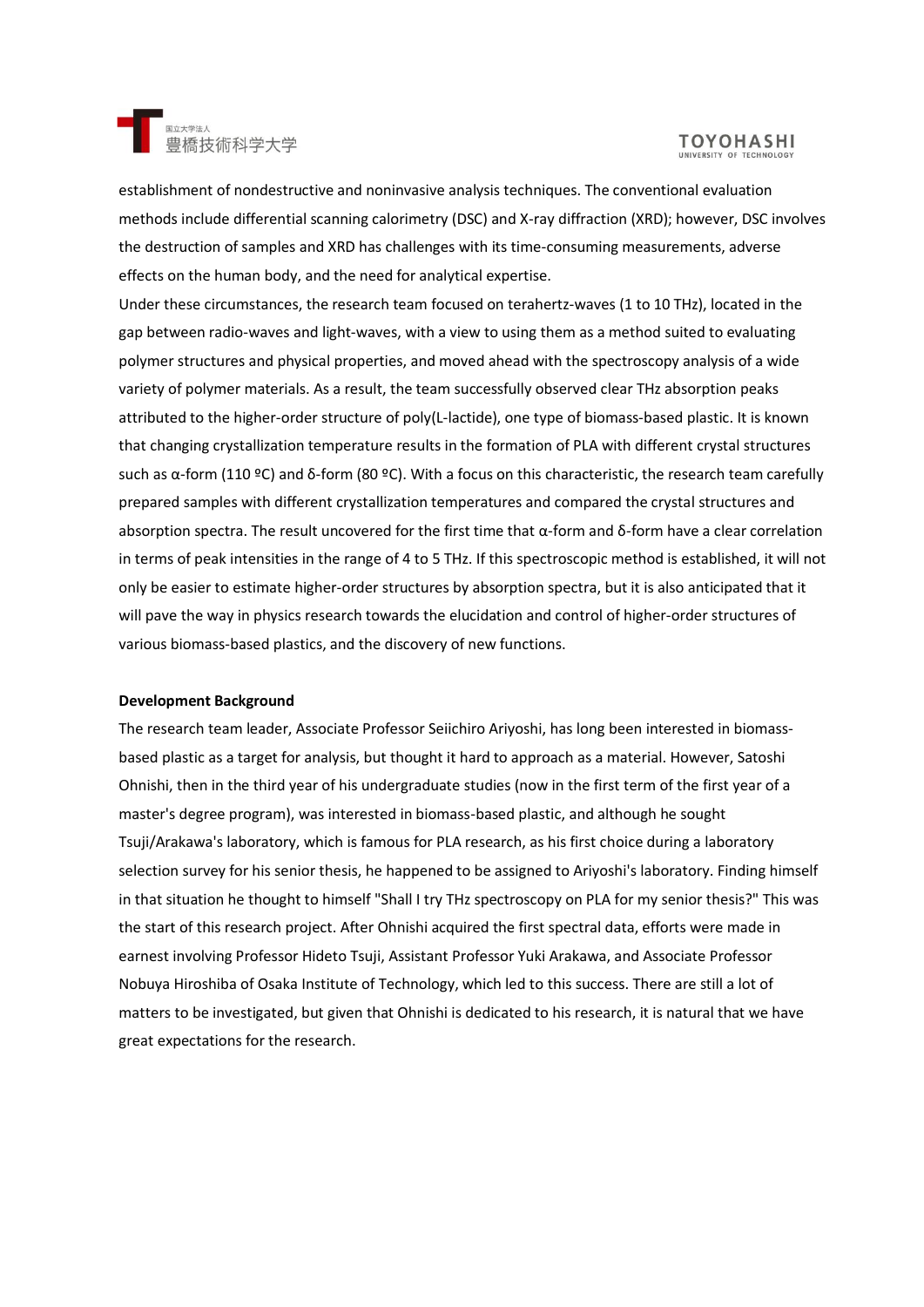

#### **TOYOHASHI** UNIVERSITY OF TECHNOLO

# **Future Outlook**

Although the above introduced only poly(L-lactide), PLA is generally known to form stereocomplexes by mixing enantiomers (poly(L-lactide) and poly(D-lactide)). Based on the knowledge and findings to date, the research team expects to expand their observation targets into enantiomers in the future and further be able to approach the origin of biomass-based plastic functional properties by comparing the progression of biodegradability and degradation caused by microbes and characteristic absorption spectra that appear in the THz range.

# **Reference**

Seiichiro Ariyoshi, Satoshi Ohnishi, Hikaru Mikami, Hideto Tsuji, Yuki Arakawa, Saburo Tanaka and Nobuya Hiroshiba, "Temperature dependent poly(l-lactide) crystallization investigated by Fourier transform terahertz spectroscopy", *Materials Advances*, **2**, 4630 (2021). DOI: 10.1039/d1ma00195g

This research was conducted with Grants-in-Aid for Scientific Research from the Japan Society for the Promotion of Science (21H01340, 26600133) and research grants from the Foundation of Public Interest of Tatematsu.

## **Further information**

Toyohashi University of Technology 1-1 Hibarigaoka, Tempaku, Toyohashi, Aichi Prefecture, 441-8580, JAPAN Inquiries: Committee for Public Relations E-mail: press@office.tut.ac.jp Toyohashi University of Technology founded in 1976 as a National University of Japan is a research institute in the fields of mechanical engineering, advanced electronics, information sciences, life sciences, and architecture.

Website:<https://www.tut.ac.jp/english/>